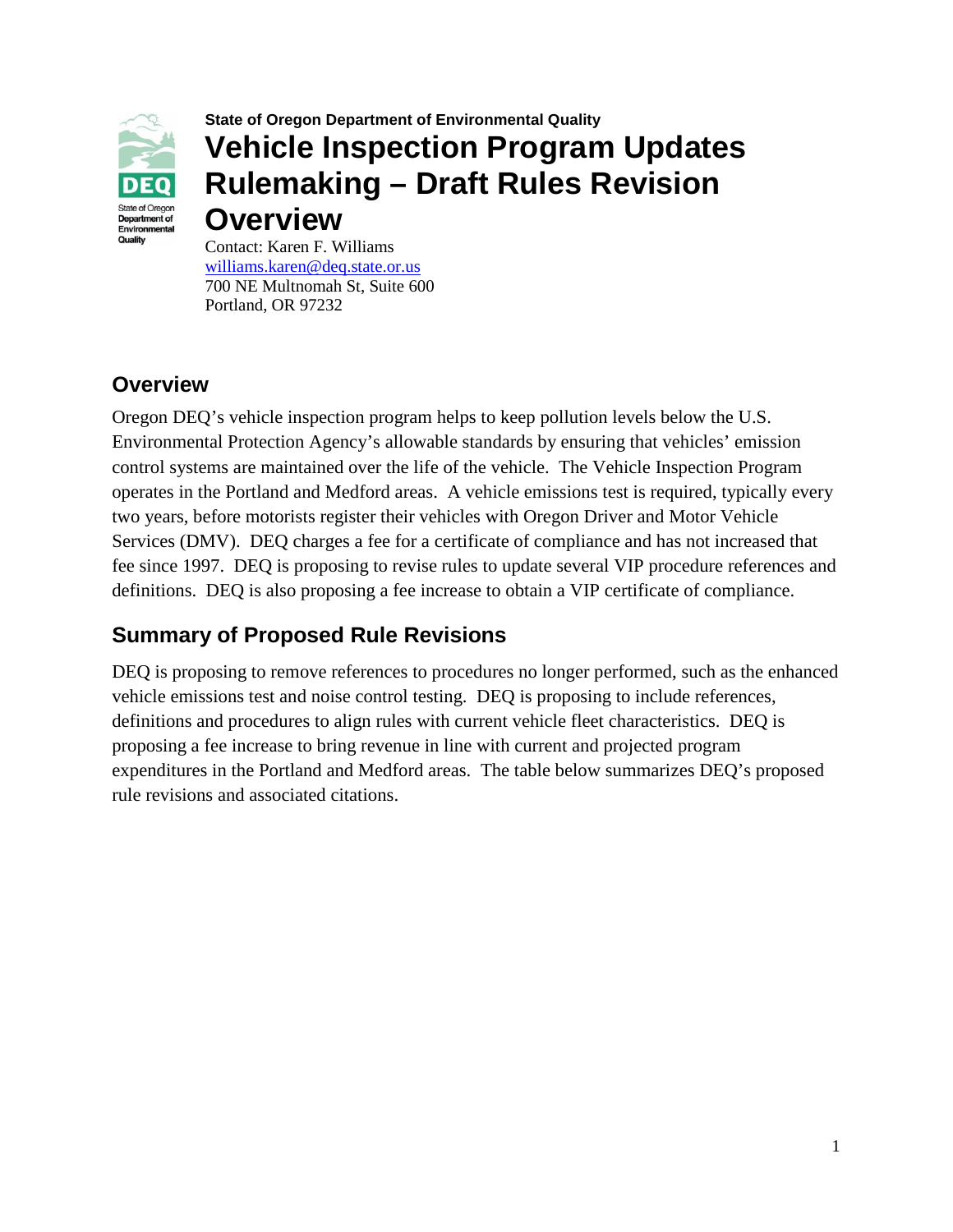| <b>Rule</b>               | <b>Modification</b>                                                                                                                        |
|---------------------------|--------------------------------------------------------------------------------------------------------------------------------------------|
| OAR 340-200-0040          | Update the Oregon Clean Air Act State Implementation Plan                                                                                  |
| OAR 340-256-0010          | Remove reference to enhanced testing and dynamometers in:                                                                                  |
| OAR 340-256-0300          | <b>Definitions</b><br>$\bullet$                                                                                                            |
| OAR 340-256-0350          | <b>Emission Control System Inspection: Scope</b><br>$\bullet$<br>Emission Control System Inspection: Light Duty Motor Vehicle<br>$\bullet$ |
| OAR 340-256-0410          | <b>Emission Control Test Method for Enhanced Program</b>                                                                                   |
| OAR 340-256-0460          | Emission Control System Inspection: Light Duty Motor Vehicle<br>$\bullet$<br><b>Emission Control Standards for Enhanced Program</b>        |
|                           | Emission Control System Inspection: Gas Analytical System<br>$\bullet$                                                                     |
| OAR 340-256-0010          | <b>Licensing Criteria for Enhanced Program</b><br>Remove references to noise control test and regulation in:                               |
| OAR 340-256-0340          |                                                                                                                                            |
| OAR 340-256-0360          | <b>Definitions</b><br>$\bullet$<br><b>Emission Control System Inspection: Light Duty Motor Vehicle</b><br>$\bullet$                        |
| OAR 340-256-0430          | and Heavy Duty Gasoline Motor Vehicle Emission Control Test                                                                                |
|                           | <b>Method for Basic Program</b><br><b>Emission Control System Inspection: Motorcycle Noise Emission</b><br>$\bullet$                       |
|                           | <b>Control Test Method</b>                                                                                                                 |
|                           | <b>Emission Control System Inspection: Motor Vehicle Propulsion</b><br><b>Exhaust Noise Standard</b>                                       |
| OAR 340-256-0320          | <b>Emission Control System Inspection: Motor Vehicle Inspection Program</b>                                                                |
|                           | <b>Fee Schedule</b>                                                                                                                        |
|                           | Portland effective July 1, $2019 = $25$<br>$\bullet$<br>Medford effective July 1, $2019 = $15/July 1$ , $2021 = $20/July 1$ , $2023$       |
|                           | $= $25$                                                                                                                                    |
| OAR 340-256-0010          | Onsite dealership certificate fee = $$30$ effective on July 1, 2019                                                                        |
|                           | Revise/add/delete definitions, references, and dates to reflect current fleet<br>characteristics and program operations:                   |
| OAR 340-256-0215<br>(new) | <b>Definitions:</b> Certified configuration, engine swap, franchised, gray market,                                                         |
| OAR 340-256-0300          | imported vehicle, on-site vehicle test.                                                                                                    |
| OAR 340-256-305           | <b>Engine Swap:</b> new procedure for approval of alternative engine                                                                       |
| (new)                     | configuration.<br><b>Emission Control System Inspection: Scope</b>                                                                         |
| OAR 340-256-0440          |                                                                                                                                            |
|                           | <b>Imported Vehicles:</b> new procedure for demonstrating compliance with<br>federal import criteria.                                      |
|                           | <b>Criteria for Qualifications of Persons Eligible to Inspect Motor Vehicles</b>                                                           |
|                           | and Motor Vehicle Pollution Control Systems and Execute Certificates                                                                       |
| OAR 340-256-0110          | Typographical and numeric corrections                                                                                                      |
| OAR 340-256-0220          | Visible Emissions - Special Requirements for excluded motor vehicles                                                                       |
| OAR 340-256-0300          | <b>Compliance with Oregon Low Emission</b>                                                                                                 |
|                           | <b>Emission Control Systems Inspection</b>                                                                                                 |